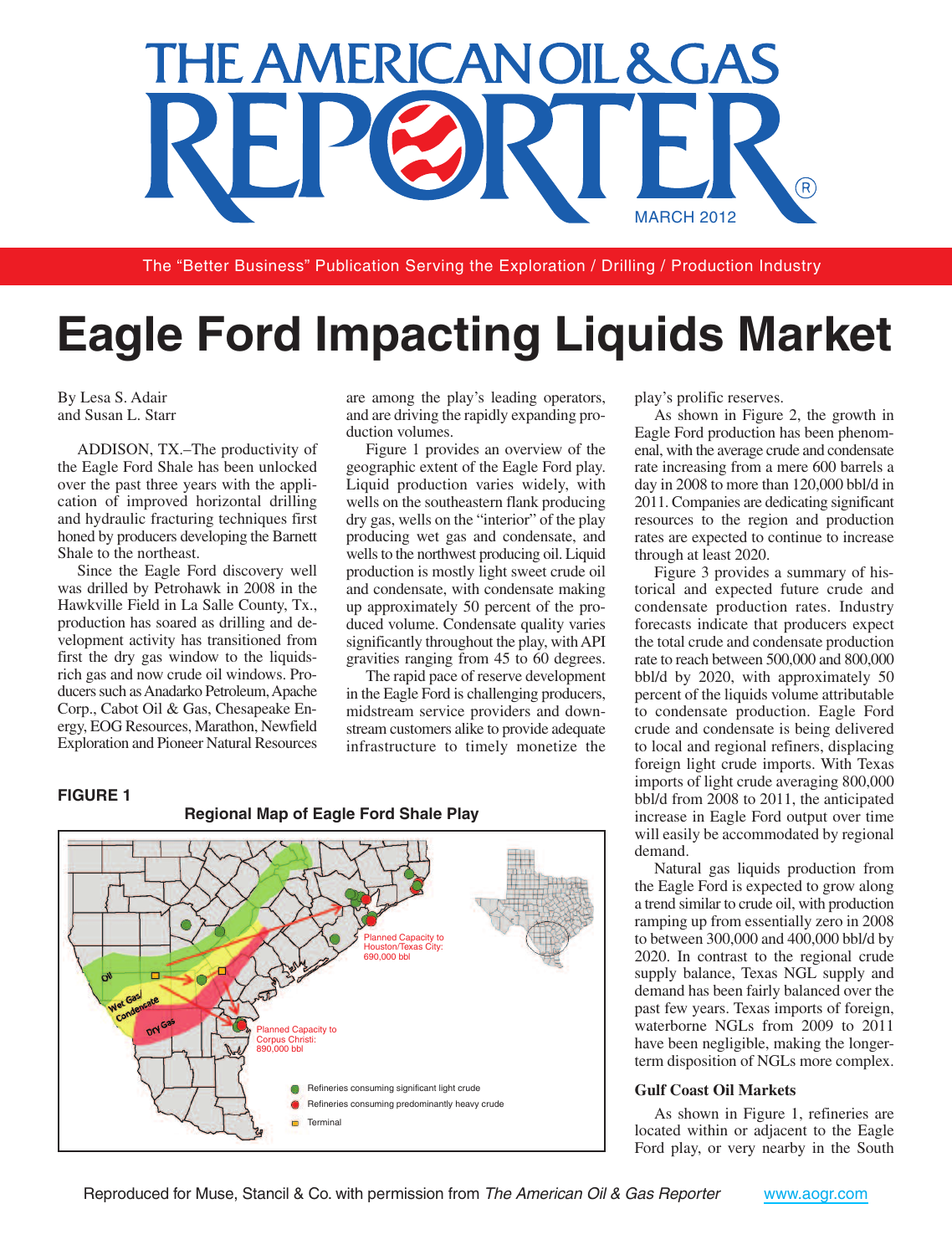

# **FIGURE 2**

**Historical Eagle Ford Production**



**Source: Railroad Commission of Texas**

Texas region and along the Texas Gulf Coast. Today, U.S. Gulf Coast refiners process a mix of locally produced, offshore Gulf of Mexico, and foreign crudes, with each refinery typically running a blend of light, medium, and heavy crude grades. Refineries also operate within the Eagle Ford play area at Three Rivers and San Antonio. In addition, an idled refinery at Nixon, Tx., is scheduled to restart in 2012, resulting in 125,000 bbl/d of available local crude refining capacity.

# **FIGURE 3**







Three refineries operate at Corpus Christi and provide an additional 640,000 bbl/d of regional capacity. Several integrated refineries process crude and condensate farther up the Texas Gulf Coast, with 2.4 million bbl/d of capacity in the Texas City/Houston area and another 1.1 million bbl/d of capacity in the Beaumont/Port Arthur area. Farther to the east but accessible by water are refining centers located at Lake Charles, La., and along the Lower Mississippi River in Louisiana.

The long-term outlook for U.S. Gulf Coast refinery crude runs is flat to declining, in step with forecasted U.S. refined product demand. Some near-term increases in crude inputs are expected to offset refinery closures in the Northeast and the Caribbean. Other than the Motiva refinery expansion in Port Arthur, Tx., (adding 275,000 capacity bbl/d in 2013, refining primarily foreign crude), no further refinery expansions are anticipated on the U.S. Gulf Coast.

Planned Eagle Ford crude and condensate infrastructure will transport produced volumes primarily to Corpus Christi and Houston. Significant pipeline, terminal and some limited rail capacity is under development and much of the announced capacity is backed by producer commitments. Marine terminal capacity is being developed in Corpus Christi, Houston and Texas City to facilitate Eagle Ford crude and condensate deliveries to other U.S. Gulf Coast refining centers and petrochemical producers.

Eagle Ford liquids also may have access to refiners located farther to the east, with pipeline projects being promoted to originate eastbound shipments out of the Houston/Port Arthur area. Based on current Eagle Ford production forecasts, planned regional infrastructure development appears to exceed requirements.

# **Displacing Foreign Imports**

Gulf Coast crude oil demand is met today by a combination of domestic production and foreign crude/condensate imports. The impact of the dramatic increase in production from the Eagle Ford is being felt already in local refineries, and to a lesser extent, by other U.S. Gulf Coast refiners. Eagle Ford crude/condensate production averaged 130,000 bbl/d in 2011, while imports of light crude oil into Texas declined by just under 300,000 bbl/d from 2010 to 2011.

In the Corpus Christi area (including Three Rivers), imports of light crude oil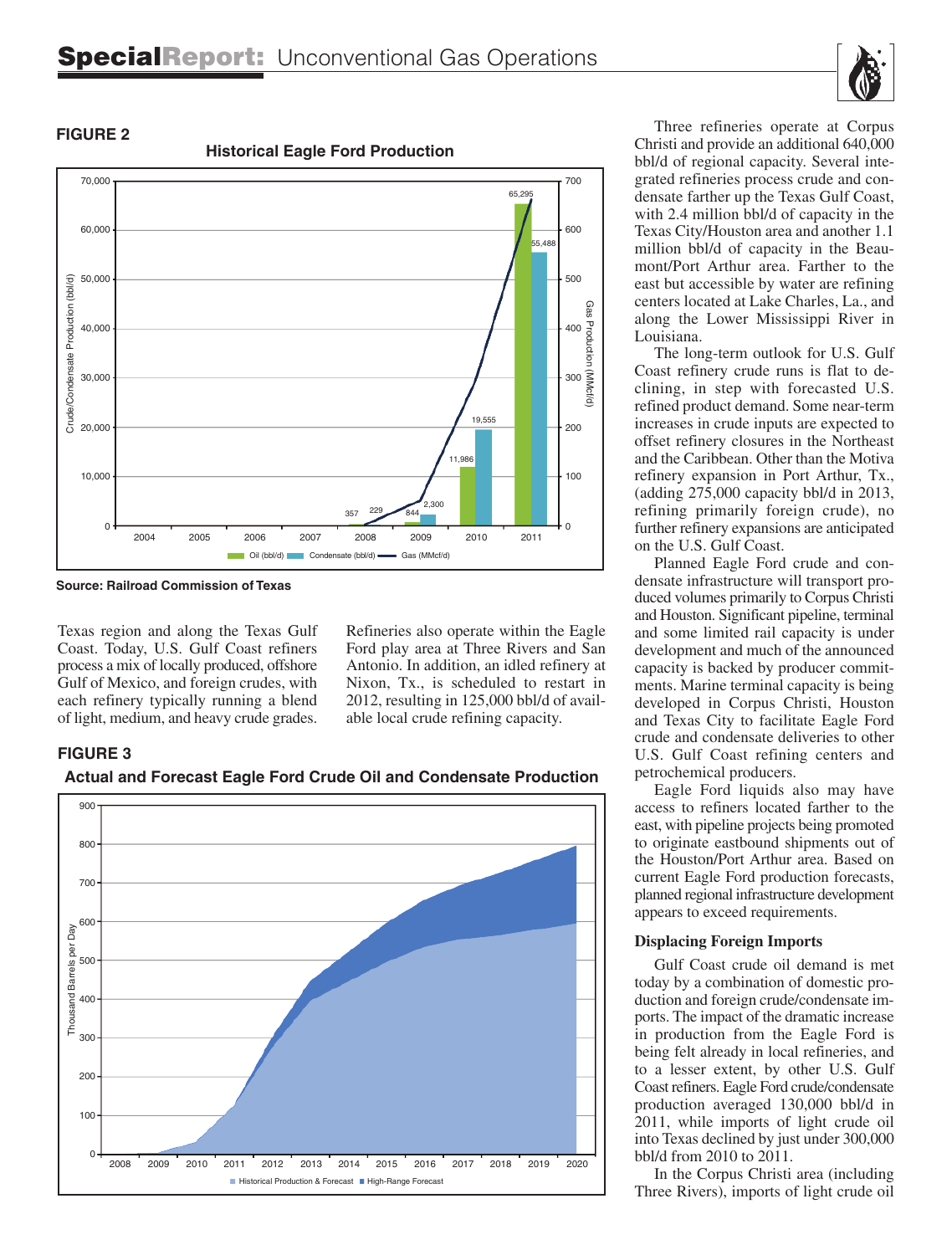fell by 117,000 bbl/d during 2011, reflecting the availability of locally produced Eagle Ford volumes. In the future, Eagle Ford crude and condensate volumes will be distributed more widely and will compete with light crude imports to the Houston/Texas City area. Houston/Texas City refineries imported 325,000 bbl/d of light crude on average in 2011.

Medium and heavy crude imports are not expected to be impacted significantly by increases in Eagle Ford production. Medium crude imports to Texas in 2011 averaged 715,000 bbl/d. Future imports of medium crude are less likely to be displaced by Eagle Ford production without significant price downgrades for Eagle Ford producers. In the Houston/Texas City area, a large portion of the refining capacity is dedicated to upgrading lowervalued, heavy crude streams that the lighter Eagle Ford production will not displace.

Although most Gulf Coast refiners and petrochemical producers will be able to process Eagle Ford condensate production, the total volume of condensate processed by any one facility will be limited by a number of factors that are expected to impact the offered market price. Some refiners will have physical "light ends" capacity limitations, and will be unable to run significant volumes of condensate because of the higher volume of light naphtha produced.

Conversely, condensate streams produce little to no heavy volume fractions (or "bottoms") to feed expensive coker units that operate in many Gulf Coast refineries to upgrade lower-value, heavy feedstock to higher-valued products. The naphtha content also will be limiting as a result of the overall decline in U.S. gasoline demand attributable to the nation's economic downturn. Naphtha also is utilized as feedstock in the petrochemical sector, but has been economically disadvantaged relative to lighter feedstock alternatives since 2008.

Such limitations on condensate demand provide economic incentives for projects such as Kinder Morgan's recently announced condensate splitter project with planned capacity of 25,000 bbl/d and possible expansion to 100,000 bbl/d. Condensate will be separated into naphtha, distillate and gas oil streams for sale into specific, higher-valued markets in the refining and petrochemicals sectors. From 2008 through October 2011, approximately 230,000 bbl/d of naphtha and gas oil was imported to meet refinery and ethylene feedstock demand in Texas. In the future, components fractionated out of Eagle Ford condensate streams will compete

#### **FIGURE 4**

# **Gulf Coast Petrochemical Manufacturing, Gas Processing Plants and NGL Fractionation Facilities**



with foreign imports to meet market demand.

Eagle Ford condensate or naphtha derived from the condensate also may be supplied as diluent utilized in transporting heavy Canadian crude to U.S. markets. Announced infrastructure and pipeline projects being considered to link Houston/Port Arthur markets to the St. James, La., area would enable efficient transport of Eagle Ford production to meet diluent demand.

#### **Gulf Coast NGLs Market**

Many world-scale petrochemical manufacturing facilities that consume light naphtha and NGLs as primary feedstock are located along the U.S. Gulf Coast. Figure 4 provides a summary of the gas processing plants, fractionation facilities and petrochemical plants located near the Eagle Ford play and along the Texas Gulf Coast. The numerous gas processing plants located in the region, in West Texas and as far north as the Rocky Mountains recover mixed streams of NGLs that are shipped to fractionation centers for separation into purity products such as propane, butane and natural gasoline.

Planned infrastructure projects terminating on the U.S. Gulf Coast also will expand the regional availability of NGLs produced in other areas, including the Bakken Shale in North Dakota as well as the Marcellus and other shale plays under development.

Ethylene is manufactured from NGL, naphtha, and gas oil. In most cases, petrochemical producers with capabilities to switch from gas oil and naphtha to lighter feedstock such as ethane have done so, and projects have been completed to convert heavy feedstock capacity to process lighter, NGL-derived feedstock.

Several additional "feedstock flexibility" projects also are under way. In Texas, NGL supply has been sufficient to meet the changing demand from ethylene producers. In the past four years, Texas imports of waterborne purity products (propane, butane and pentanes plus) from foreign sources have decreased from approximately 45,000 bbl/d in 2008 to about 2,000 bbl/d in 2009 and 2010. Through October 2011, none of these products were imported to Texas, while exports of propane and butane totaled 120,000 bbl/d.

The increased availability of domestically produced NGL has sparked a resurgence in the U.S. petrochemical industry.